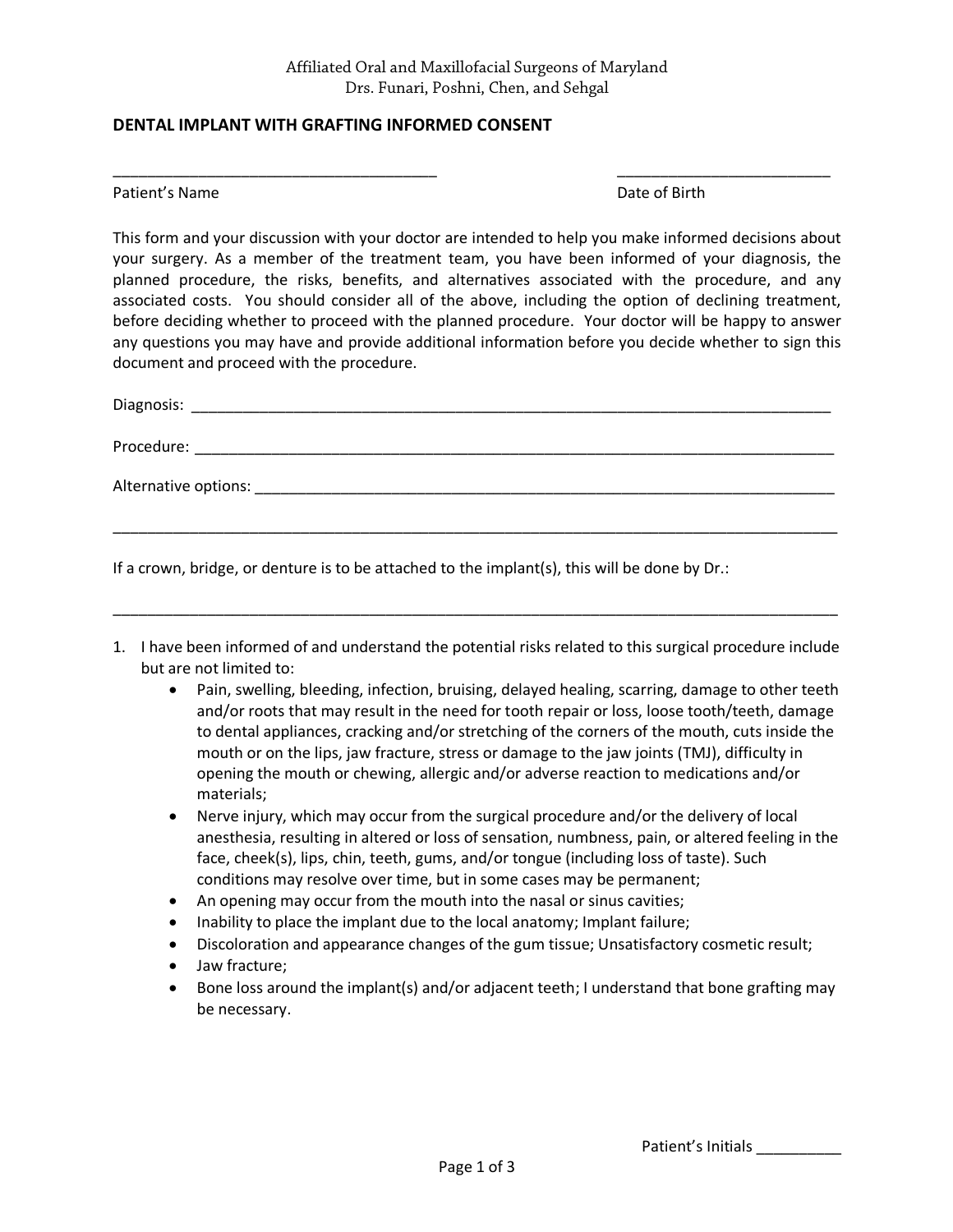## GRAFT/SINUS LIFT

The graft will be taken from (anatomic location) or will be banked bone or bone substitute:

\_\_\_\_\_\_\_\_\_\_\_\_\_\_\_\_\_\_\_\_\_\_\_\_\_\_\_\_\_\_\_\_\_\_\_\_\_\_\_\_\_\_\_\_\_\_\_\_\_\_\_\_\_\_\_\_\_\_\_\_\_\_\_\_\_\_\_\_\_\_\_\_\_\_\_\_\_

The graft will be placed:

I understand this graft involves additional potential risks, including but not limited to:

- Nerve injury in the place the graft was taken from or where the graft is placed resulting in altered or loss of sensation, numbness, pain, or changed feeling in the lips, chin, teeth, gums, and/or tongue (including loss of taste). Such conditions may resolve over time, but in some cases may be permanent;
- Failure, loss, infection, or rejection of the graft or membranes used to contain the graft;
- An opening may occur from the mouth into the nasal or sinus cavities;
- If I have elected a banked bone or bone substitute graft, I understand there is a rare chance of disease spread from the processed bone.
- 2. I have elected to proceed with the anesthesia(s) indicated below.

\_\_\_\_\_\_ Local Anesthesia

\_\_\_\_\_\_ Nitrous Oxide (Laughing Gas)

\_\_\_\_\_\_ Mild Sedation

\_\_\_\_\_\_ Moderate Sedation

\_\_\_\_\_\_ Deep Sedation (General Anesthesia)

I have been informed of and understand the potential risks associated with anesthesia include but are not limited to:

- Allergic or adverse reactions to medications or materials;
- Pain, swelling, redness, irritation, numbness and/or bruising in the area where the IV needle is placed. Usually the numbness or pain goes away, but in some cases, it may be permanent;
- Nausea, vomiting, disorientation, confusion, lack of coordination, and occasionally prolonged drowsiness. Some patients may have an awareness of some or all events of the surgical procedure after it is over;
- Heart and breathing complications that may lead to brain damage, stroke, heart attack (cardiac arrest) or death;
- Sore throat or hoarseness if a breathing tube is used.

If I have elected Mild, Moderate, or Deep Sedation (General Anesthesia), I have not had anything to eat or drink for at least six (6) hours prior to my procedure. I understand that doing otherwise may be life-threatening. As instructed, I have taken my regular medications (blood pressure medications, antibiotics, etc.) and/or any medicine given to me by my doctor using only small sips of water. I am accompanied by a responsible adult to drive me to and from the doctor's office and he/she will stay with me after the procedure until I am recovered sufficiently to care for myself. I understand the drugs given to me for this procedure may not wear off for 24 hours. During my recovery from